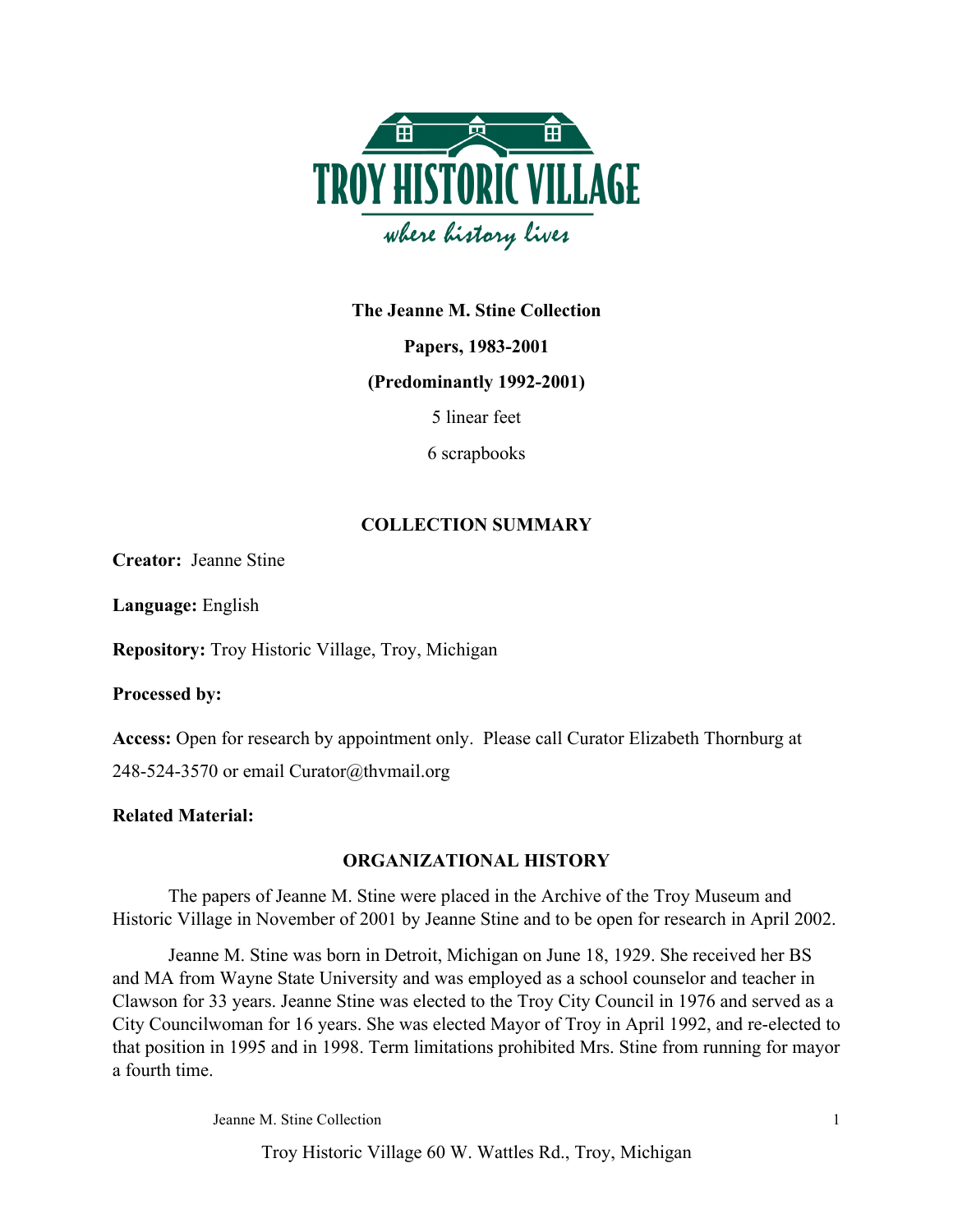In addition to her work as mayor, Mrs. Stine has served on the boards of over 40 local, regional, and national public service organizations. She has been awarded the Troy Distinguished Citizen Award and the Michigan Municipal. League's Meritorious Service Award.

The papers of Jeanne M. Stine reflect her work as Mayor of the City of Troy and, to a lesser degree, her involvement in associations of municipal leaders.

## **SCOPE AND CONTENT NOTE**

The papers of Jeanne M. Stine reflect her work as Mayor of the City of Troy and, to a lesser degree, her involvement in associations of municipal leaders.

Important subjects covered in the collection are

Troy Volunteer Fire Department, 1997-2000 Old Troy High School Task Force, 1994-1997 State of the City Speeches, 1994-2001 Tax Abatement regarding General Motors, 1999

Selected. Correspondents:

Rick Augustine, Dir. Parks and Recreation John Martin, City Attorney Frank Gerstenecker, Troy City Manager James Bacon Troy City Manager John Szerlag, Troy City Manager

An index to subjects and correspondence will be found on page 14.

## **Arrangement: Series #s are based on Stine's original organization**

### **Contents**

8 manuscript boxes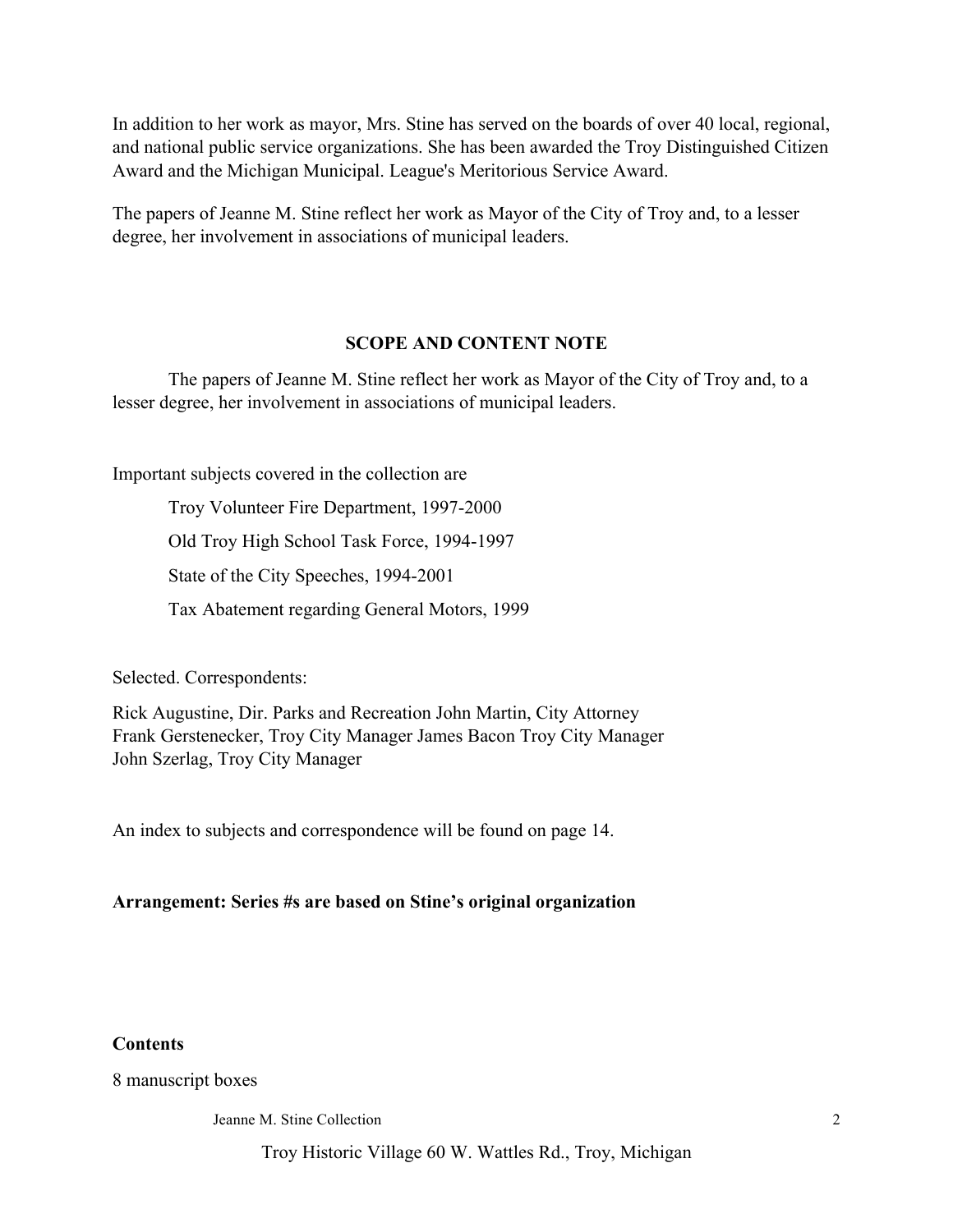6 scrapbooks

Series 1: City Council, 1958-2001, Box 1

Procedures followed by Council and a list of the Mayors Pro Tem.

Series II: Churches, 1992-2000. Box 1

Dedications, special ceremonies, programs, and speeches given by Mayor Stine.

- Series III: Complaints and Correspondence, 1992-2001, Box 1-2 Citizen letters to Mayor Stine and her replies.
- Series IV: Delphi

One file of reports and correspondence.

Series V: Ethnic and Cultural Communities in Troy

Meetings, programs for ceremonies, correspondence and speeches for festivals, conferences, and events of the various ethnic and cultural organizations in Troy

Series VI: Firefighters (volunteer), 1997-2000, Box 2-3

Material related to recognition of Firefighter of the Year, including annual banquet programs with rosters of volunteer firemen. The booklet "Fifty Years, 1940-1990" provides a history of the volunteer corps. There is one folder on the proposed privatization of the fire department and three folders on the Troy Firefighter's Women's Auxiliary.

Series VII: Liquor License Violations, Box 3 One folder of incident reports.

Series VIII: Leadership Troy, Box 3

Memos and reports of the civic organization.

Series IX: Indoor Ice Rink, 1994-1998, Box 3

Correspondence and reports regarding the proposed recreational facility.

Series X: Old Troy High School (OTHS) Task Force, 1994-1997, Box 3-4

Well documented files of the initial discussions and plans to develop a new Civic Center using the site of the Old Troy High School.

Series XI: Parks and Recreation, 1994-1999, Box 4

Reports, proposals, and correspondence regarding recreational programs, the maintenance and development of golf courses, and proposed land acquisitions for new

Jeanne M. Stine Collection 3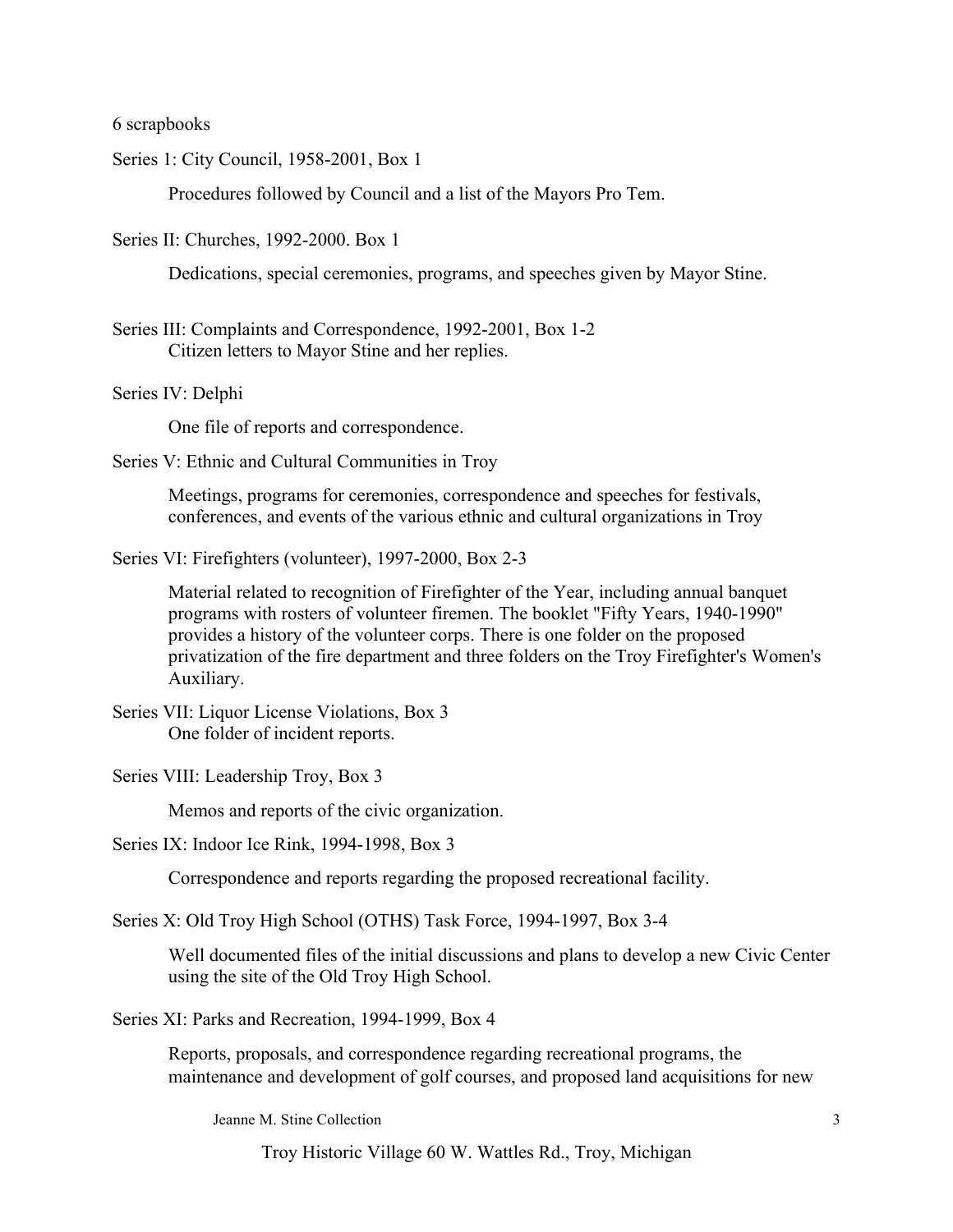parks. Additional files on wetland issues that evolved from proposals to develop new golf courses are also included.

Series XII: Planning Commission, 1995-2001, Box 5

Reports, memos and communications, and the ordinance outlining the procedures and rules of the Commission.

Series XIII: Police, 1993-2000, Box 5

Complaints and related investigations regarding alleged improper conduct by police between 1996 and 2001. Also recognitions for outstanding officers and awards programs attended by Mayor Stine. There is one file on the labor negotiations for the 2000 contract.

Series XIV: Proclamations, 1983-2001, Box 5

Mayor Stine wrote the texts for City Council proclamations for citizens, businesses, and organizations in Troy.

Series XV:Property Tax Data, 1993-1997, Box 5

Statistics regarding the property tax structure and rates in the City of Troy.

Series XVI: Schools, Box 5

There is one file on Brookfield Academy.

Series XVII: Speeches, 1994-2001, Box 6

State of the City speeches document the resources, developments, and challenges faced by the City of Troy each year.

Series XVIII: Streets and Roads, 1994-1996, Box 6

Statistics, memos, and reports on the development of roads throughout the 1990s including the proposal to develop a cloverleaf off 1-75

Series XIX: Tax Abatement- General Motors 1999, Box 7

Memos, reports, correspondence, and clippings regarding the controversial action by City Council to prohibit General Motors from moving employees to Warren Michigan to take advantage of a tax abatement.

Series XX: Telecommunications, 1995-1997, Box 7

Reports, memos, correspondence, and the City Ordinance regarding the approval of a cable telecommunications contract for the City of Troy.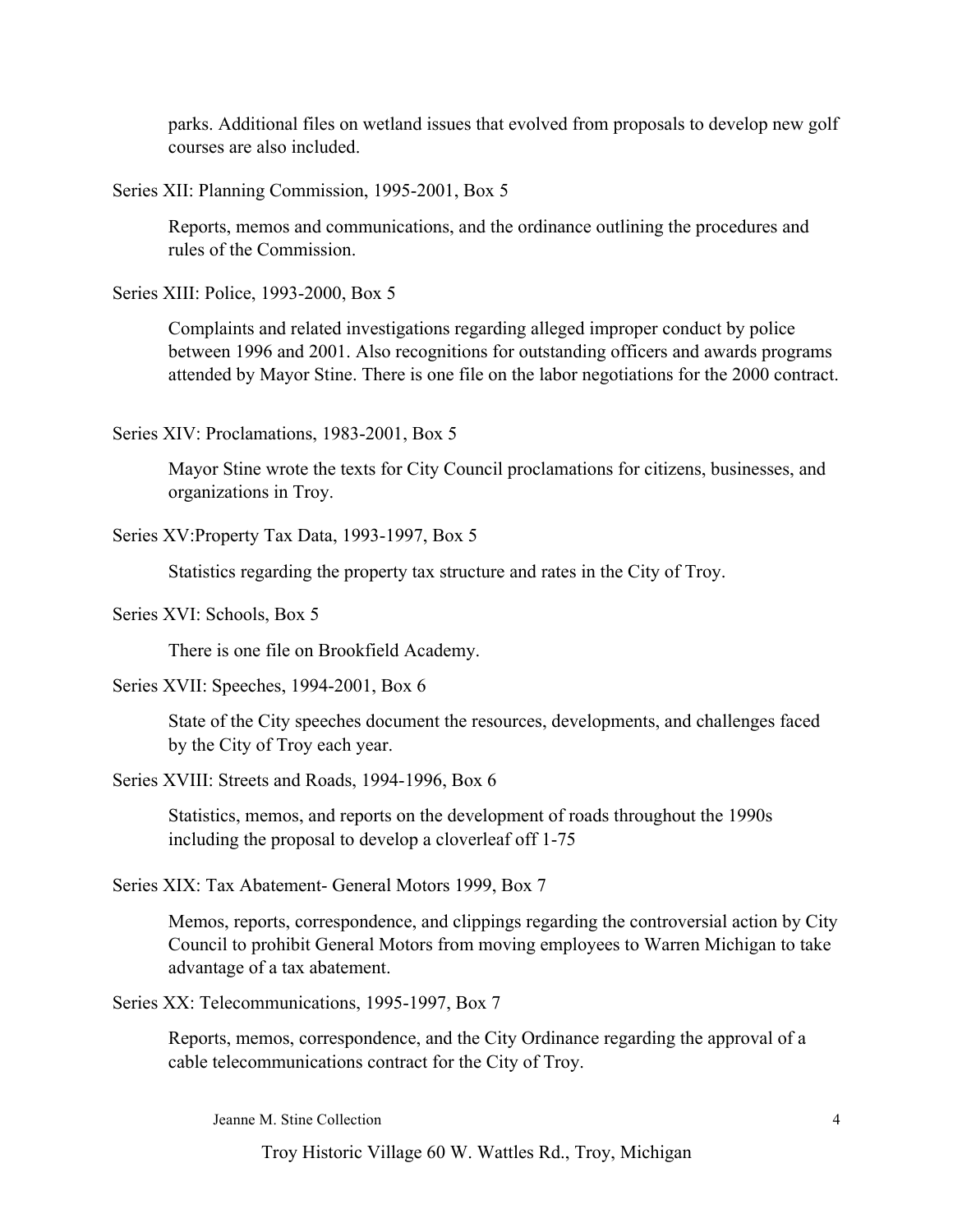Series XXI: Professional and Public Service Organizations, 1997-2001, Box 8

Correspondence, minutes, reports, and materials from other regional and national organizations in which Mayor Stine participated.

Subseries A: Mayors Exchange, 1991-1999

Meeting notes, plans and agendas for local Mayor Exchange Day. Troy was a host city in 1997.

Subseries B: Michigan Municipal League, 1997 Box 8

Materials regarding the 1997 Let Local Votes Count Committee that campaigned for maintaining local government control rather than oversight by the state. The Michigan Constitutional and Statute Authority for Municipal Home Rule is included.

Subseries C: National League of Cities, 1997-2000, Box 8

Mayor Stine served on the Steering Committee of the League. The papers include correspondence and committee reports. Troy hosted a Steering Committee meeting in 1999.

Series XXII: Personal Files, 1993-2001, Box 8 and scrapbooks

Biographical materials and the poetry Mayor Stine wrote to commemorate city employees upon their retirement, outstanding organizations and businesses in Troy. Six scrapbooks document her three mayoral campaigns.

# **Non-manuscript material:**

Approximately 20 photographs depicting Mayor Stine and other community leaders have been placed in the Photograph files of the Archive. One of Mrs. Stine's dresses was added to the textile collection.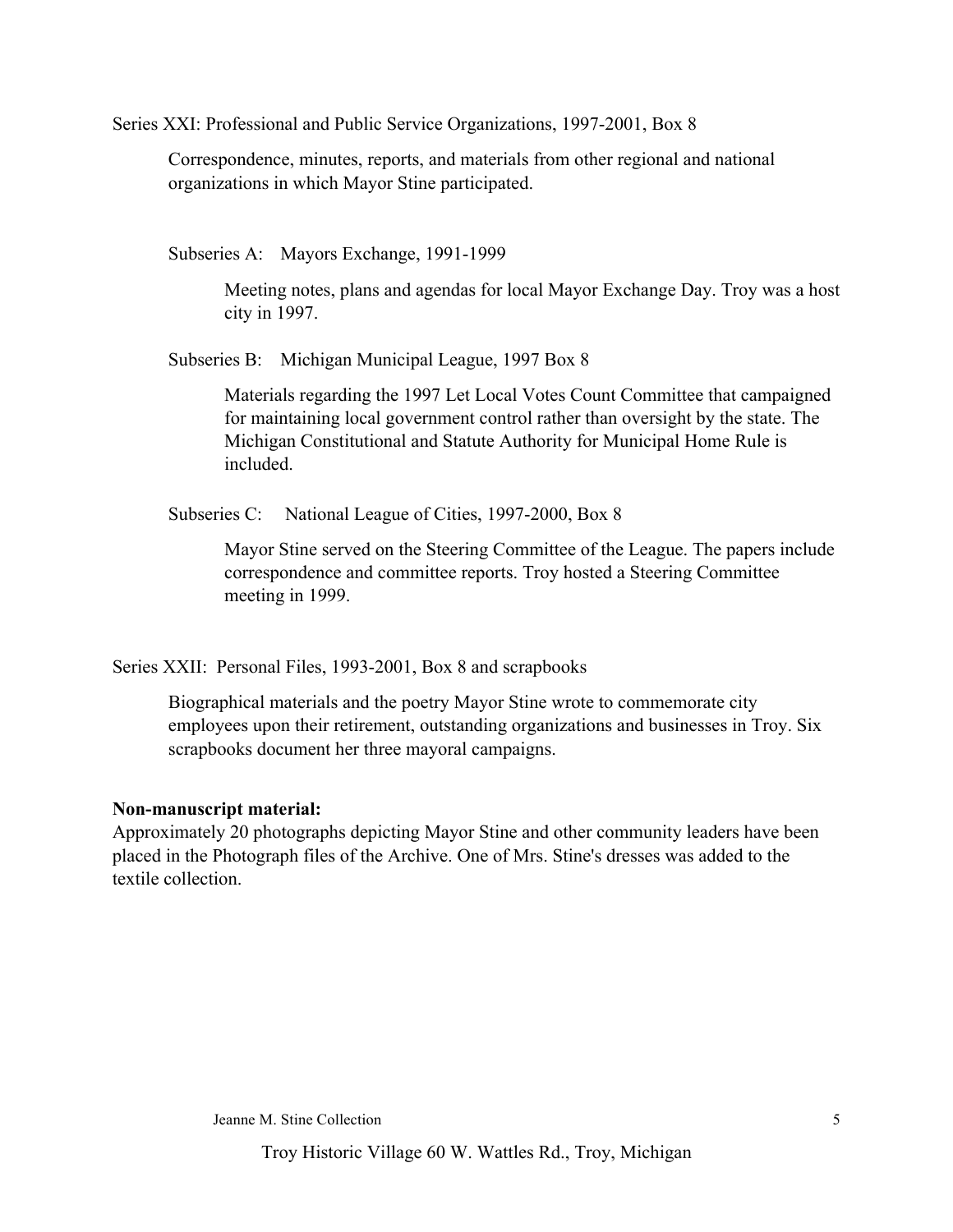# **COLLECTION INVENTORY**

# **SERIES I: City Council, 1958-2001**

There is limited amount of material regarding the procedures and rules of the Troy City Council. The list of Council members appointed Mayor Pro Tem is complete through 1996

|                             | <b>Container</b> | Folder        |
|-----------------------------|------------------|---------------|
| <b>Folder Title</b>         | <b>Number</b>    | <b>Number</b> |
| 1. Procedures               | Box 1            |               |
| 2. Mayor Pro Tem, 1958-1996 | Box 1            |               |

## **SERIES II: Churches, 1992-2000**

The files include correspondence, programs, and Mayor Stine's speeches for dedications and events marked by special celebrations at the local churches. The files are arranged alphabetically by the name of the church.

|                                                         | Container     | <b>Folder</b> |
|---------------------------------------------------------|---------------|---------------|
| <b>Folder Title</b>                                     | <b>Number</b> | <b>Number</b> |
| 1. Bethesda Romanian Pentecostal                        | Box 1         |               |
| 2. Big Beaver United Methodist                          | Box 1         |               |
| 3. Church of Jesus Christ of the Latter Day Saints      | Box 1         |               |
| 4. First Baptist Church of Troy and Troy Baptist Church | Box 1         |               |
| 5. John's Gospel Mission                                | Box 1         |               |
| 6. Hindu                                                | Box 1         |               |
| 7. St. Augustine Evangelical Lutheran                   | Box 1         |               |
| 8. St. George Orthodox                                  | Box 1         |               |
| 9. St. Lucy Croatian Catholic                           | Box 1         |               |
| St. Thomas More<br>10.                                  | Box 1         |               |
| Shir Tikvah<br>11.                                      | Box 1         |               |
| 12.<br>Zion Christian                                   | Box 1         |               |

# **SERIES III: Complaints and Correspondence, 1992-2001**

Files of letters to and from Mayor Stine on a variety of local issues. All files are arranged chronologically by year.

## **Container Folder**

Jeanne M. Stine Collection 6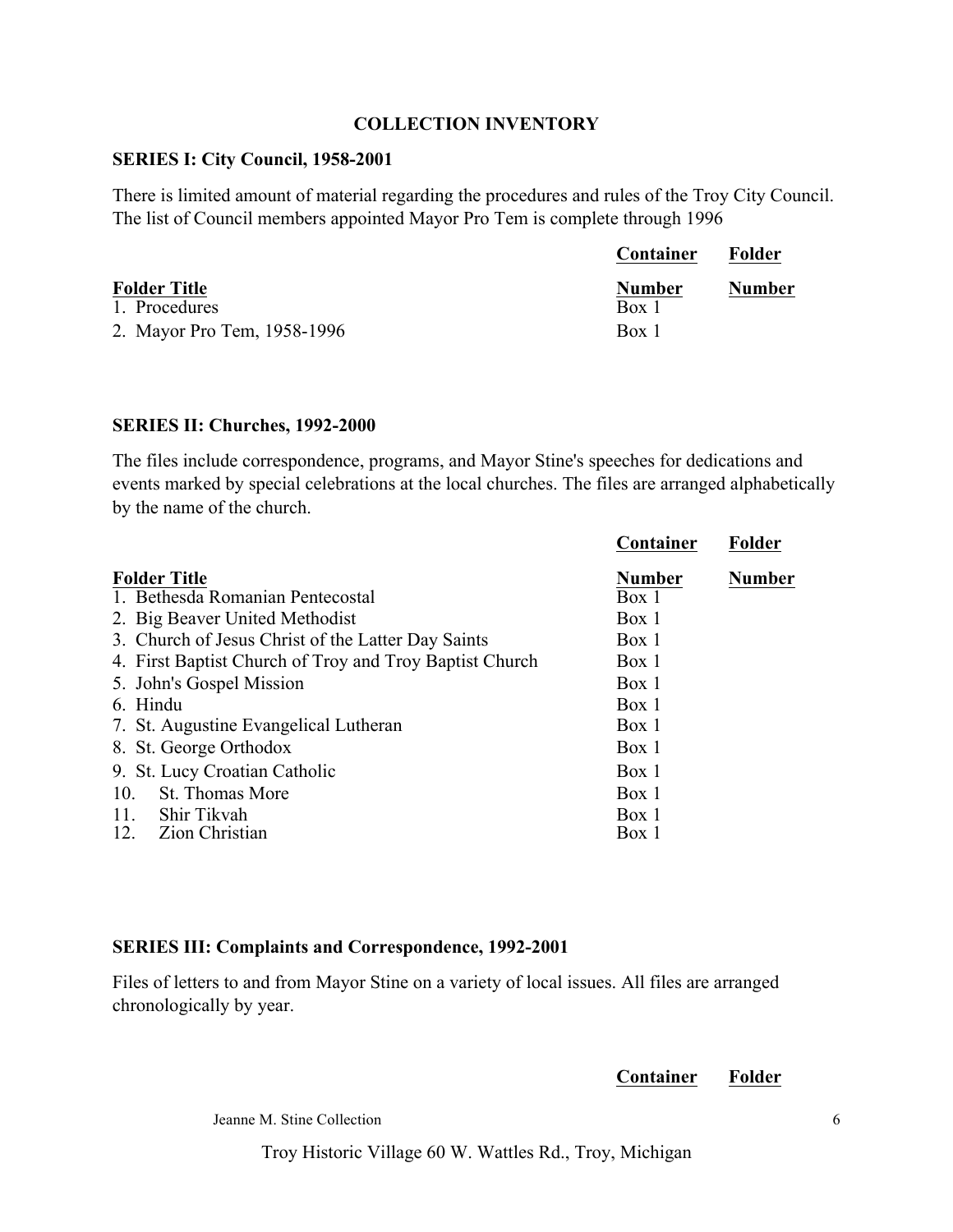| <b>Folder Title</b>                                   | <b>Number</b> | <b>Number</b> |
|-------------------------------------------------------|---------------|---------------|
| Complaints 1990-1992<br>1.                            | Box 1         |               |
| 2. Complaints 1993                                    | Box 1         |               |
| 3. Complaints 1994                                    | Box 1         |               |
| 4. Complaints 1995                                    | Box 1         |               |
| 5. Complaints 1996                                    | Box 1         |               |
| 6. Complaints 1997                                    | Box 1         |               |
| 7. Complaints 1998                                    | Box 1         |               |
| 8. Complaints 1999-2000                               | Box 1         |               |
| 9. Correspondence 1983, 1979-1991                     | Box 1         |               |
| 10. Correspondence 1992                               | Box 1         |               |
| 11. Correspondence 1993                               | Box 1         |               |
| 12. Correspondence May—August 1994                    | Box 1         |               |
| 13. Correspondence September—December 1994            | Box 1         |               |
| 14. Correspondence 1995                               | Box 1         |               |
| 15. Correspondence March-July 1996                    | Box 1         |               |
| 16. Correspondence August—December 1996               | Box 1         |               |
| 17. Correspondence 1997                               | Box 2         |               |
| 18. Correspondence January - June 1998                | Box 2         |               |
| 19. Correspondence July - December 1998               | Box 2         |               |
| 20. Correspondence January — March 1999               | Box 2         |               |
| 21. Correspondence April — December 1999              | Box 2         |               |
| 22. Correspondence 2000                               | Box 2         |               |
| 23. Correspondence 2001                               | Box 2         |               |
| 24. Correspondence World Soccer Tournaments 1992-1995 | Box 2         |               |

# **SERIES IV: Delphi, 1999-2000**

There is one file with correspondence regarding the development of the Delphi corporate offices in Troy.

|                               | <b>Container</b> | Folder        |
|-------------------------------|------------------|---------------|
| <b>Folder Title</b>           | <b>Number</b>    | <b>Number</b> |
| 1. Reports and correspondence | Box 2            |               |

# **SERIES V: Ethnic and Cultural Communities, 1993-2000**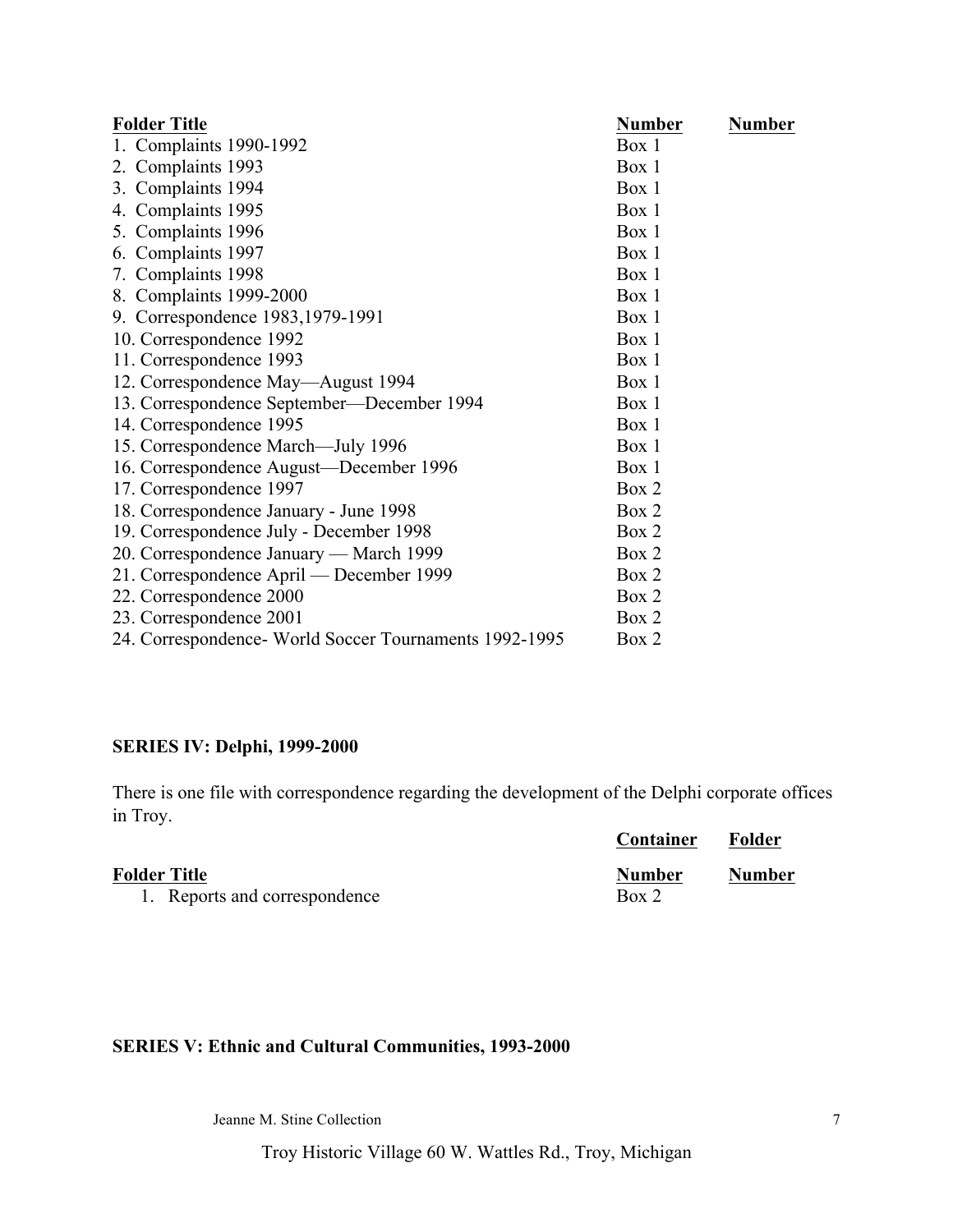Files include the meeting notices, programs for ceremonies, correspondence, and speeches for festivals, conferences, and events of the various ethnic and cultural organizations in Troy. The files are arranged alphabetically by organization.

|                                            | Container     | Folder        |
|--------------------------------------------|---------------|---------------|
| <b>Folder Title</b>                        | <b>Number</b> | <b>Number</b> |
| 1. Detroit Chinese Cultural Service Center | Box 2         |               |
| 2. Korean American Community               | Box 2         |               |
| 3. Manila Central University Ball          | Box 2         |               |
| 4. NAACP and Rainbow                       | Box 2         |               |
| 5. Polish American Cultural Center         | Box 2         |               |
| 6. Misc. Ethnic communities                | Box 2         |               |
| 7. Misc. Troy groups                       | Box 2         |               |

#### **SERIES VI: Volunteer Firefighters, 1997-2000**

Memos, nomination sheets, reports, and Mayor Stine's speeches regarding Fireman of the year are included. The record is not complete. The annual banquet programs do provide rosters of the volunteer firemen for that year. Partial records for the Women's Auxiliary include meeting notes and procedures for finding temporary housing for victims of house fires.

|                                                            | Container     | <b>Folder</b> |
|------------------------------------------------------------|---------------|---------------|
| <b>Folder Title</b>                                        | <b>Number</b> | <b>Number</b> |
| 1. Annual Banquet Programs                                 | Box 2         |               |
| 2. Firefighters of the Year Nominations                    | Box 2         |               |
| 3. Firefighters of the Year memos                          | Box 2         |               |
| 4. Chief Jim Halsey recognition                            | Box 2         |               |
| 5. Clippings                                               | $Box\ 3$      |               |
| 6. Booklet, Fifty years 1940-1990                          | $Box\ 3$      |               |
| 7. Privatization of Firefighters                           | Box 3         |               |
| 8. Reports 1997, 1998                                      | $Box$ 3       |               |
| 9. Troy Firefighters Women's Auxiliary By laws and minutes | $Box$ 3       |               |
| 10. Troy Firefighters Women's Auxiliary Newsletters and    |               |               |
| brochures $1994-2000$                                      | $Box$ 3       |               |
| 11. Troy Firefighters Women's Auxiliary procedures,        |               |               |
| incidents and reports                                      | $Box$ 3       |               |
|                                                            |               |               |

### **SERIES VII: Liquor License Violations, 1995-2001**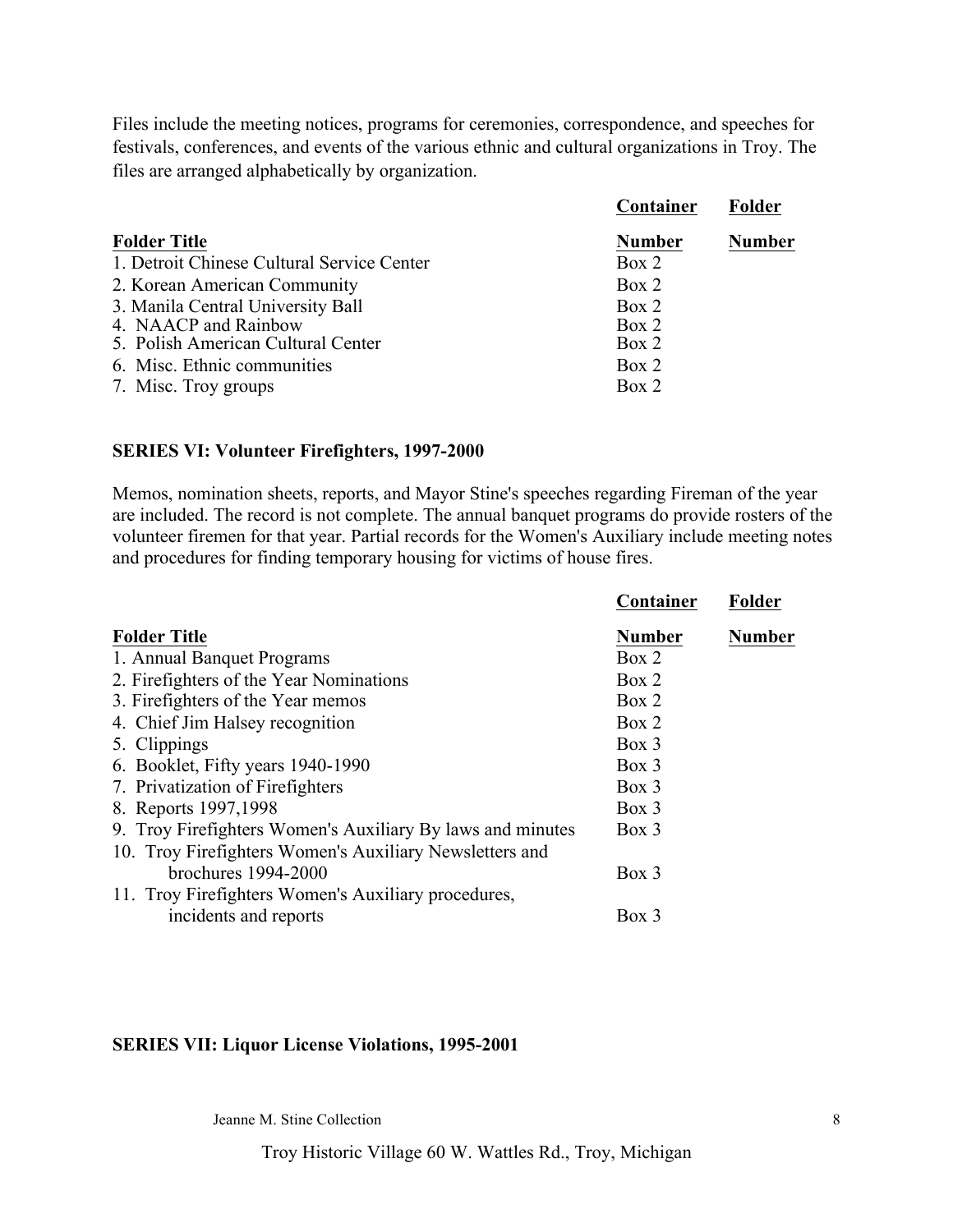Annotated Council agendas and correspondence document complaints regarding abuse and issuance of liquor licenses in the City.

|                                          | Container     | Folder        |
|------------------------------------------|---------------|---------------|
| <b>Folder Title</b>                      | <b>Number</b> | <b>Number</b> |
| 1. Agendas and correspondence, 1995-2001 | Box 3         |               |

#### **SERIES VIII: Leadership Troy, 1994-1998**

An overview is provided of the association of Troy businesspersons and community organizations to promote commerce and activities in Troy. The 1994 report includes bylaws and mission.

|                                                    | Container     | <b>Folder</b> |
|----------------------------------------------------|---------------|---------------|
| <b>Folder Title</b>                                | <b>Number</b> | <b>Number</b> |
| 1. 1994 Report and overview                        | $Box\ 3$      |               |
| 2. Memos, reports and nomination for distinguished |               |               |
| citizen 1998                                       | $Box\ 3$      |               |

#### **SERIES IX: Indoor Ice Rink, 1994-1998**

Correspondence and proposals regarding the development of an indoor ice rink in Troy. Citizen comments are included

|                                         | Container     | <b>Folder</b> |
|-----------------------------------------|---------------|---------------|
| <b>Folder Title</b>                     | <b>Number</b> | <b>Number</b> |
| 1. Correspondence and reports 1994      | $Box$ 3       |               |
| 2. Correspondence and reports 1995      | $Box$ 3       |               |
| 3. Correspondence and reports 1996-1998 | Box 3         |               |
| 4. Clippings                            | Box 3         |               |

# **SERIES X: Old Troy High School (OTHS) Task Force, 1994-1997**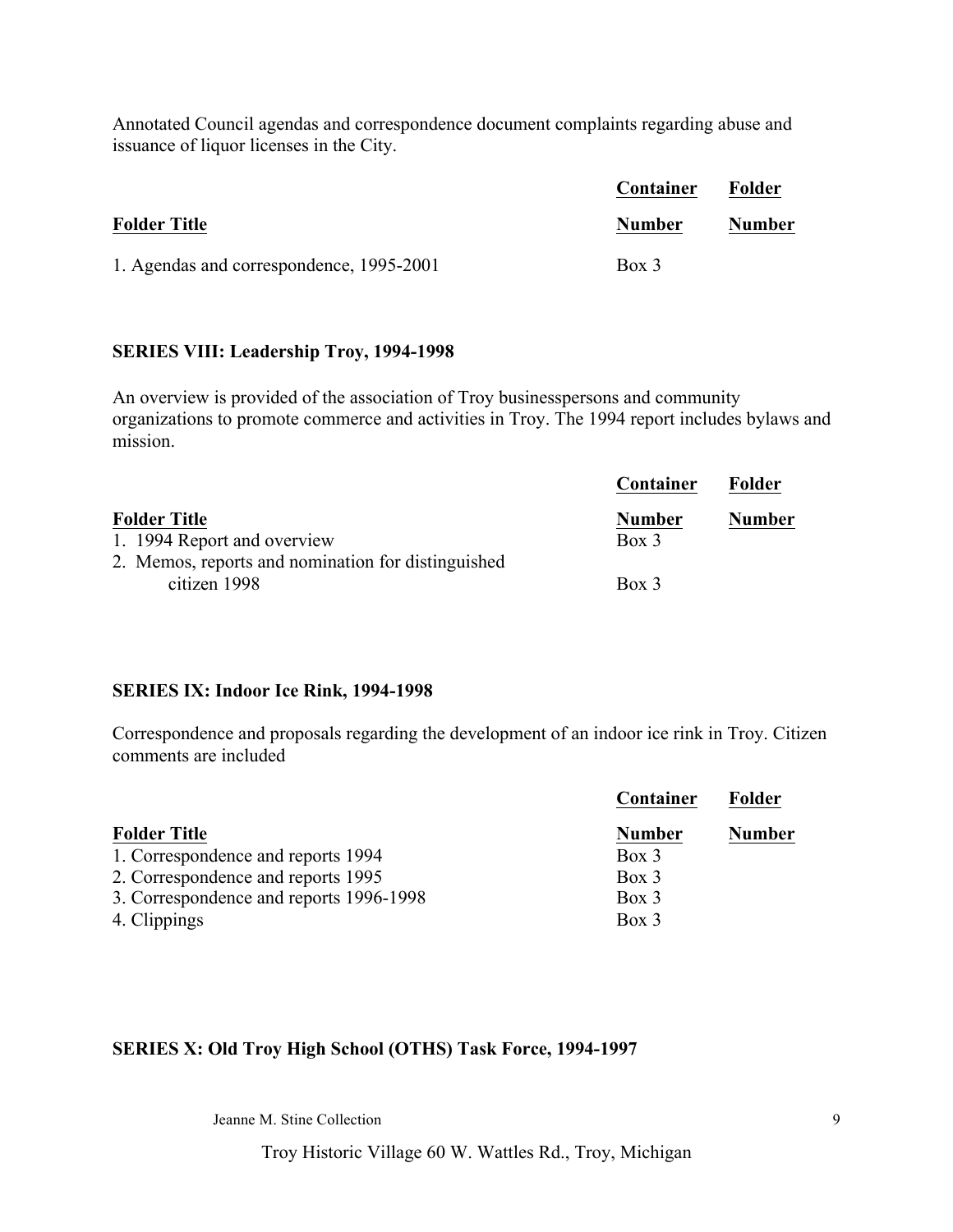Extensive memos, proposals and reports are provided regarding the adaptive use of the old Troy High School as a community center and/or center piece of a new civic center. Approximately 65 Citizen questionnaires are included.

|                                                            | Container     | Folder        |
|------------------------------------------------------------|---------------|---------------|
| <b>Folder Title</b>                                        | <b>Number</b> | <b>Number</b> |
| 1. Agreement to purchase Troy High School                  | $Box$ 3       |               |
| 2. Task force nominees, memo to establish Task Force,      | Box 3         |               |
| Speech, April 20, 1996                                     |               |               |
| 3. Gensler Palladia agreement 1997                         | $Box$ 3       |               |
| 4. Meetings, reports, memos 1997                           | Box 3         |               |
| 5. Troy Civic Center Master Plan citizen questionnaires    | Box 3         |               |
| 6. Troy Civic Center Master Plan citizen questionnaires    | Box 3         |               |
| 7. Troy Civic Center Master Plan citizen questionnaires    | $Box$ 3       |               |
| 8. Troy Civic Center Master Plan citizen questionnaires    | $Box$ 3       |               |
| 9. Briefing book, Gensler Palladia 1997                    | Box 3         |               |
| 10. OTHS Task Force Recommendations February 2,1998        | Box 4         |               |
| 11. Meetings and reports 1998                              | Box 4         |               |
| 12. Public hearing speaker registrations January 28, 1998  | Box 4         |               |
| 13. Reports 1998                                           | Box 4         |               |
| 14. Walsh College Agreement 1998                           | Box 4         |               |
| 15. Citizen correspondence January 28, 1998-April 20, 1998 | Box 4         |               |
| 16. Correspondence from Paul Lin 1998                      | Box 4         |               |
| 17. Clippings                                              | Box 4         |               |

### **SERIES XI: Parks and Recreation, 1994-1999**

Reports, memos and proposals of the Parks and Recreation Department are organized alphabetically, by recreational activity. Additional files contain proposals for acquisition and development of new park lands, concurrent concerns regarding wetlands exploitation and personnel

|                                                            | Container     | Folder        |
|------------------------------------------------------------|---------------|---------------|
| <b>Folder Title</b>                                        | <b>Number</b> | <b>Number</b> |
| 1. Aquatic Center                                          | Box 4         |               |
| 2. Golf Courses (Sylvan Glen)                              | Box 4         |               |
| 3. Golf Course Proposal Section 1                          | Box 4         |               |
| 4. Section 1 Wetlands Issue                                | Box 4         |               |
| 5. Lloyd A. Stage Outdoor Education Center (Nature Center) | Box 4         |               |
| 5. Playgrounds                                             | Box 4         |               |
| 6. Softball                                                | Box 4         |               |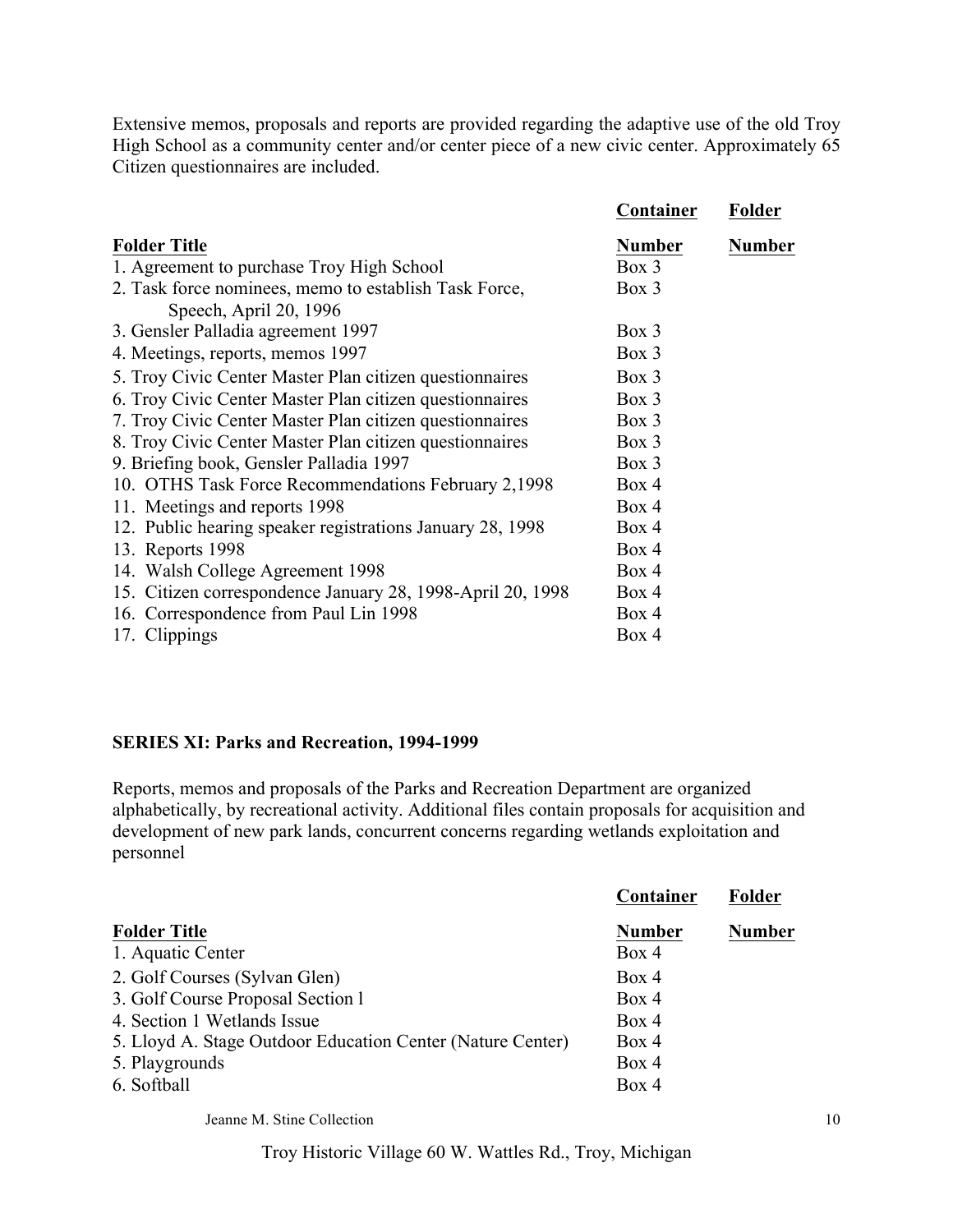| 7. Volleyball                                          | Box 4 |
|--------------------------------------------------------|-------|
| 8. City proposals for parks, Section 36                | Box 4 |
| 9. Heron Rookery and wetlands issue                    | Box 4 |
| 10. Land acquisitions 1998                             | Box 4 |
| 11. Land acquisitions 1999                             | Box 4 |
| 12. Land acquisitions presentation                     | Box 4 |
| 13. Parks and Recreations proposals                    | Box 4 |
| 14. Correspondence R. Augustine resignation and Wheels |       |
| Inn incident report                                    | Box 4 |
| 15. Regional parks and recreation reports              | Box 4 |
| 16. Clippings                                          | Box 4 |
| 17. Undated speeches                                   | Box 4 |

# **SERIES XII: Planning Commission, 1995-2001**

Files include correspondence and reports on proposed site developments and suggested modifications to Article XIX of the Charter regarding the Planning Commission.

|                                          | Container     | Folder        |
|------------------------------------------|---------------|---------------|
| <b>Folder Title</b>                      | <b>Number</b> | <b>Number</b> |
| 1. Correspondence and reports 1995-1996  | Box 5         |               |
| 2. Correspondence and reports 1997-2001  | Box 5         |               |
| 3. Article XIX- City Planning Commission | Box 5         |               |
| 4. Clippings                             | Box 5         |               |

## **SERIES XIII: Police, 1993-2000**

The files include correspondence from citizens regarding inappropriate or harsh treatment by officers. There are also letters and nominations for outstanding service by officers. The final summary of labor negotiations arbitrated in 2000 is included.

|                                                            | Container     | Folder        |    |
|------------------------------------------------------------|---------------|---------------|----|
| <b>Folder Title</b>                                        | <b>Number</b> | <b>Number</b> |    |
| 1. Correspondence, complaints and investigations 1996-1997 | Box 5         |               |    |
| 2. Correspondence, complaints and investigations 1998-1999 | Box 5         |               |    |
| 3. Correspondence, complaints and investigations 2000-2001 | Box 5         |               |    |
| 4. Recognitions 1993-2000                                  | Box 5         |               |    |
| 5. Reports and memos 1999-2000                             | Box 5         |               |    |
| 6. Labor negotiations 2000                                 | Box 5         |               |    |
| Jeanne M. Stine Collection                                 |               |               | 11 |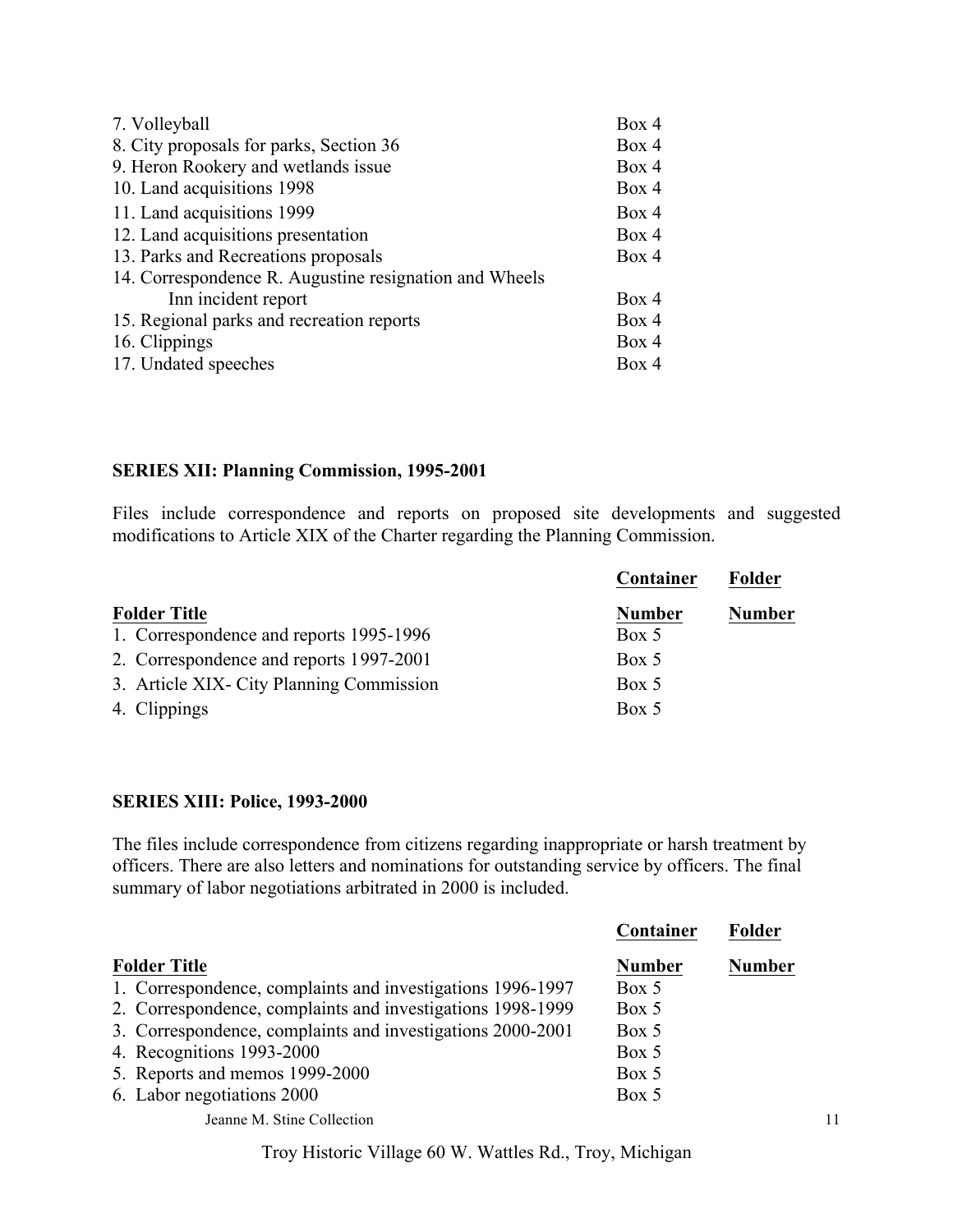| 7. Memorial Day and Awards Programs | Box 5 |
|-------------------------------------|-------|
| 8. Clippings                        | Box 5 |

### **SERIES XIV: Proclamations, 1983-2001**

Mayor Stine wrote numerous proclamations commending the acknowledging citizens, local businesses and organizations. These were formally approved by City Council. They are arranged chronologically.

|                                                    | Container                                 | Folder        |
|----------------------------------------------------|-------------------------------------------|---------------|
| <b>Folder Title</b><br>1. 1983-1988<br>2. 1992     | <b>Number</b><br>Box 5<br>Box 5           | <b>Number</b> |
| 3. 1993<br>4. 1994<br>5. 1995<br>6. 1996<br>7.1997 | Box 5<br>Box 5<br>Box 5<br>Box 5<br>Box 5 |               |
| 8.1998<br>9.1999<br>10. 2000<br>11. 2001           | Box 5<br>Box 5<br>Box 5<br>Box 5          |               |

# **SERIES XV: Property Tax Data 1993-1997**

Included file are statistics and correspondence regarding local property tax rates and the request by ITW Micro-Poise for property tax exemption

|                                | Container     | Folder        |
|--------------------------------|---------------|---------------|
| <b>Folder Title</b>            | <b>Number</b> | <b>Number</b> |
| 1. Property Tax data 1993-1997 | Box 5         |               |
| 2. ITW Micro-Poise application | Box 5         |               |

## **SERIES XVI: Schools**

The file includes an undated speech by Mayor Stine and the program from a Brookfield Academy dinner dance.

**Container Folder**

Jeanne M. Stine Collection 12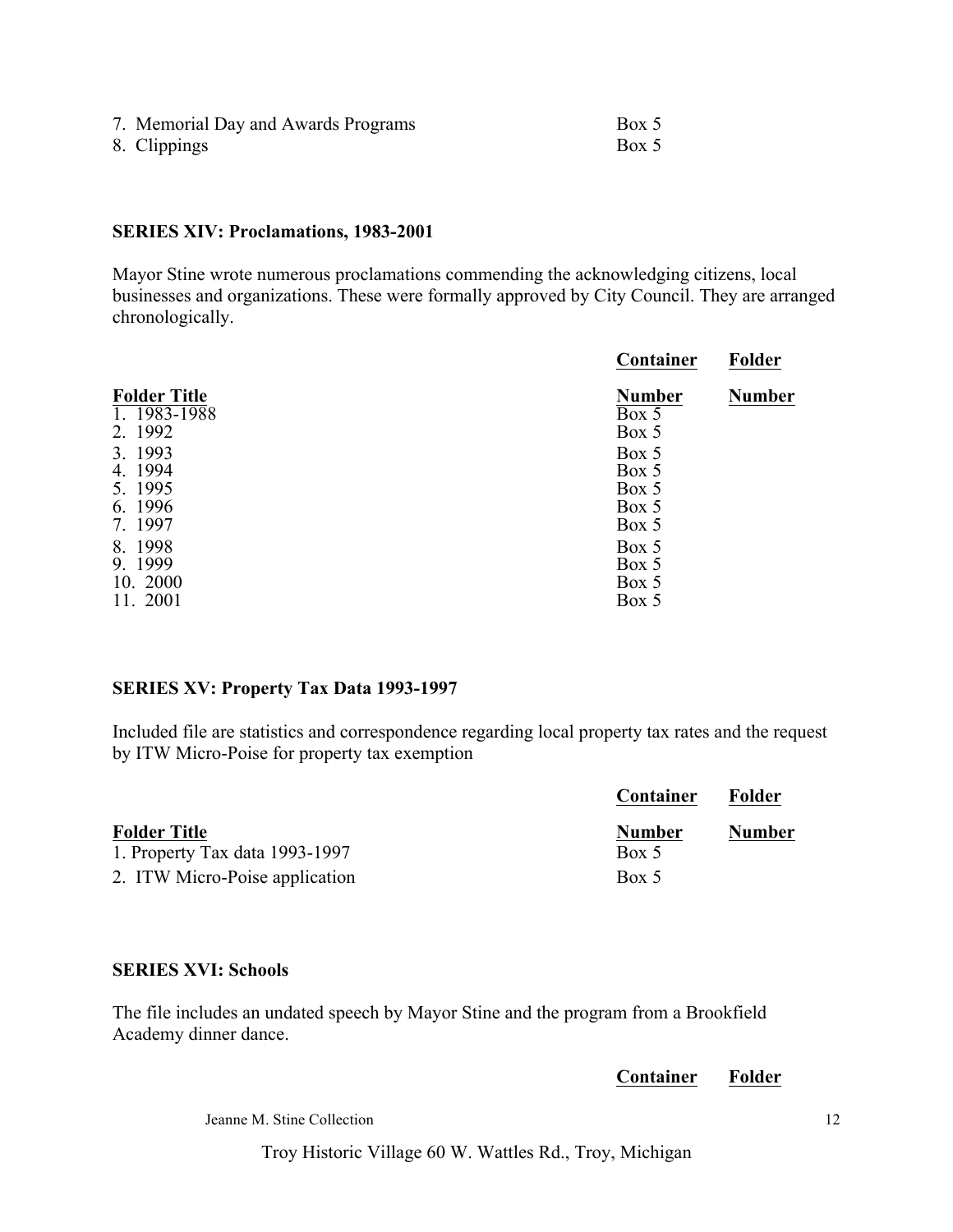| <b>Folder Title</b>         | <b>Number</b> | <b>Number</b> |
|-----------------------------|---------------|---------------|
| 1. Brookfield Academy, 1996 | Box 5         |               |

# **SERIES XVII: Speeches 1994-2001**

The files include drafts and final copies of speeches by Mayor Stine. The State of the City Speech from 1993 is missing.

|                                                             | Container     | Folder        |
|-------------------------------------------------------------|---------------|---------------|
| <b>Folder Title</b>                                         | <b>Number</b> | <b>Number</b> |
| 1. Speeches for Historical Society and National History Day | Box 6         |               |
| 2. State of the City, 1994                                  | Box 6         |               |
| 3. State of the City, 1995                                  | Box 6         |               |
| 4. State of the City, 1996                                  | Box 6         |               |
| 5. State of the City, 1997                                  | Box 6         |               |
| 6. State of the City, 1998                                  | Box 6         |               |
| 7. State of the City, 1999                                  | Box 6         |               |
| 8. State of the City, 2000                                  | Box 6         |               |
| 9. State of the City 2001                                   | Box 6         |               |
|                                                             |               |               |

# **SERIES XVIII: Streets and Roads 1994-1996**

The files contain copies of reports, recommendations, statistics and financial data regarding the development, construction and repair of roads in the City of Troy. Street maps and drawings are also included.

|                                                  | Container     | Folder        |
|--------------------------------------------------|---------------|---------------|
| <b>Folder Title</b>                              | <b>Number</b> | <b>Number</b> |
| 1. Brochure What is Wrong with Michigan 1994     | Box 6         |               |
| 2. Reports, memos and statistics 1994            | Box 6         |               |
| 3. Reports, memos and statistics 1996            | Box 6         |               |
| 4. Reports, memos and statistics 1997            | Box 6         |               |
| 5. Reports, memos and statistics 1997            | Box 6         |               |
| 6. Reports, memos and statistics 1999            | Box 6         |               |
| 7. Reports, memos and statistics 1999            | Box 6         |               |
| 8. Reports, memos and statistics 2000-2001       | Box 6         |               |
| 9. Troy maps 1977                                | Box 6         |               |
| 10. Michigan Roads, Streets and Bridges: 10 Year |               |               |
| <b>Investment Requirements</b>                   | Box 6         |               |
| Jeanne M. Stine Collection                       |               | 13            |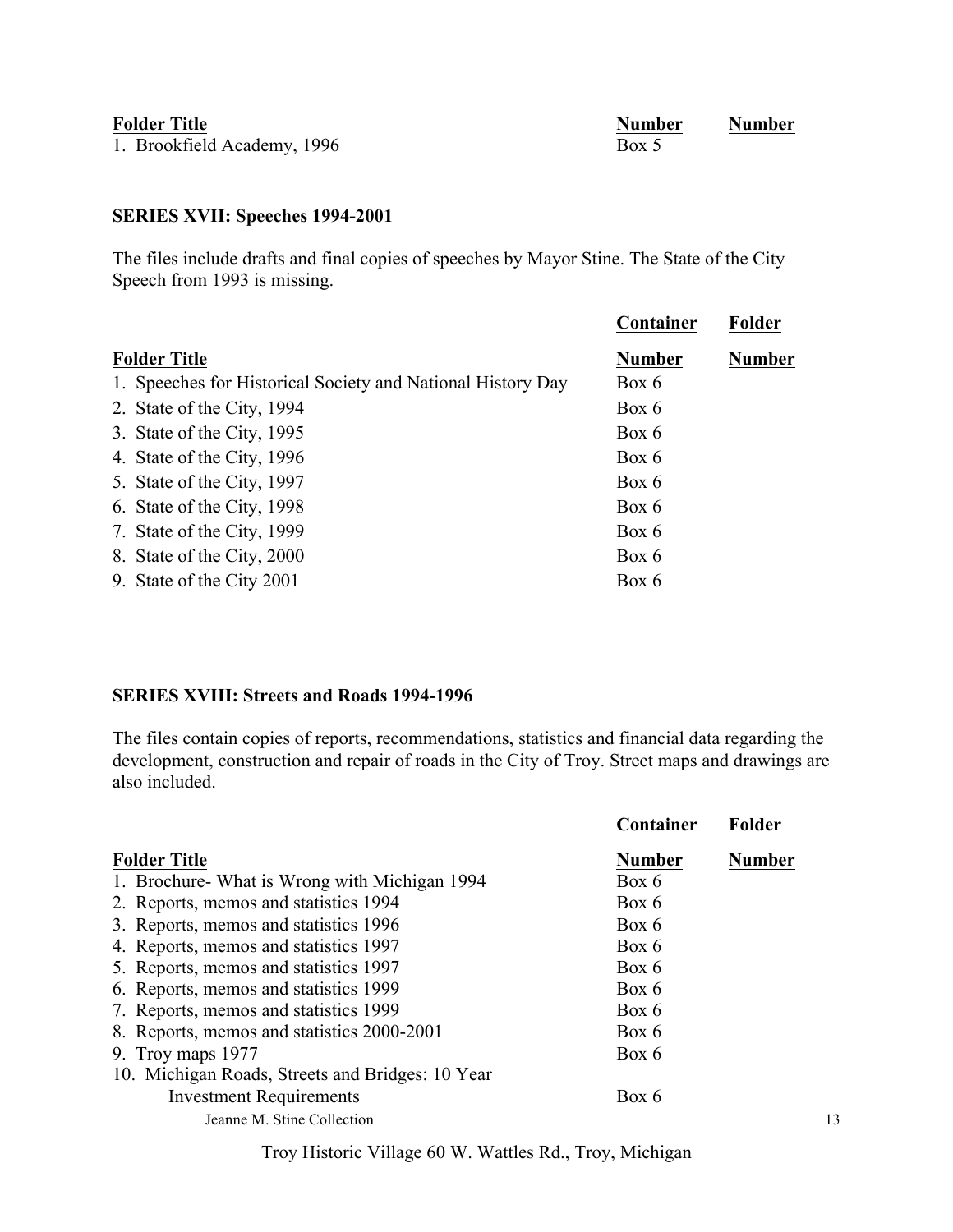| 11. Proposed cloverleaf                                 | Box 6 |
|---------------------------------------------------------|-------|
| 12. Clippings                                           | Box 6 |
| 13. Bulletins Oakland County Road Commission 1997, 1998 | Box 6 |

#### **SERIES XIX: Tax Abatement- General Motors 1999**

The files include a chronology of a controversial decision by Troy City Council not to approve the relocation of General Motors employees from Troy to Warren Michigan for the purpose of obtaining tax abatements offered by Warren. Legal review, citizen comments, and correspondence from other municipalities is included.

|                                             | Container     | Folder        |
|---------------------------------------------|---------------|---------------|
| <b>Folder Title</b>                         | <b>Number</b> | <b>Number</b> |
| 1. Act 198 Michigan Compiled Laws Annotated | Box 7         |               |
| 2. City memos, reports June 1999            | Box 7         |               |
| 3. City memos, reports July 1.999           | Box 7         |               |
| 4. City memos, reports August-October 1999  | Box 7         |               |
| 5. Corporate and municipal correspondence   | Box 7         |               |
| 6. Citizen correspondence                   | Box 7         |               |
| 7. Stine correspondence                     | Box 7         |               |
| 8. Flyers                                   | Box 7         |               |
| 9, 11. Clippings                            | Box 7         |               |
| 10. Additional tax abatement requests       | Box 7         |               |

### **SERIES XX: Telecommunications, 1995-1997**

Files include correspondence, proposals and recommendations for the approval of a telecommunications contract to provide cable service to the City of Troy and its residents.

|                                        | Container     | <b>Folder</b> |    |
|----------------------------------------|---------------|---------------|----|
| <b>Folder Title</b>                    | <b>Number</b> | <b>Number</b> |    |
| 1. City Ordinance Chapter 63           | Box 7         |               |    |
| Reports, memos and correspondence 1995 |               |               |    |
| Reports, memos and correspondence 1996 |               |               |    |
| Reports, memos and correspondence 1997 |               |               |    |
| 2. Personal notes                      | Box 7         |               |    |
| 3. Permit applications                 | Box 7         |               |    |
| Jeanne M. Stine Collection             |               |               | 14 |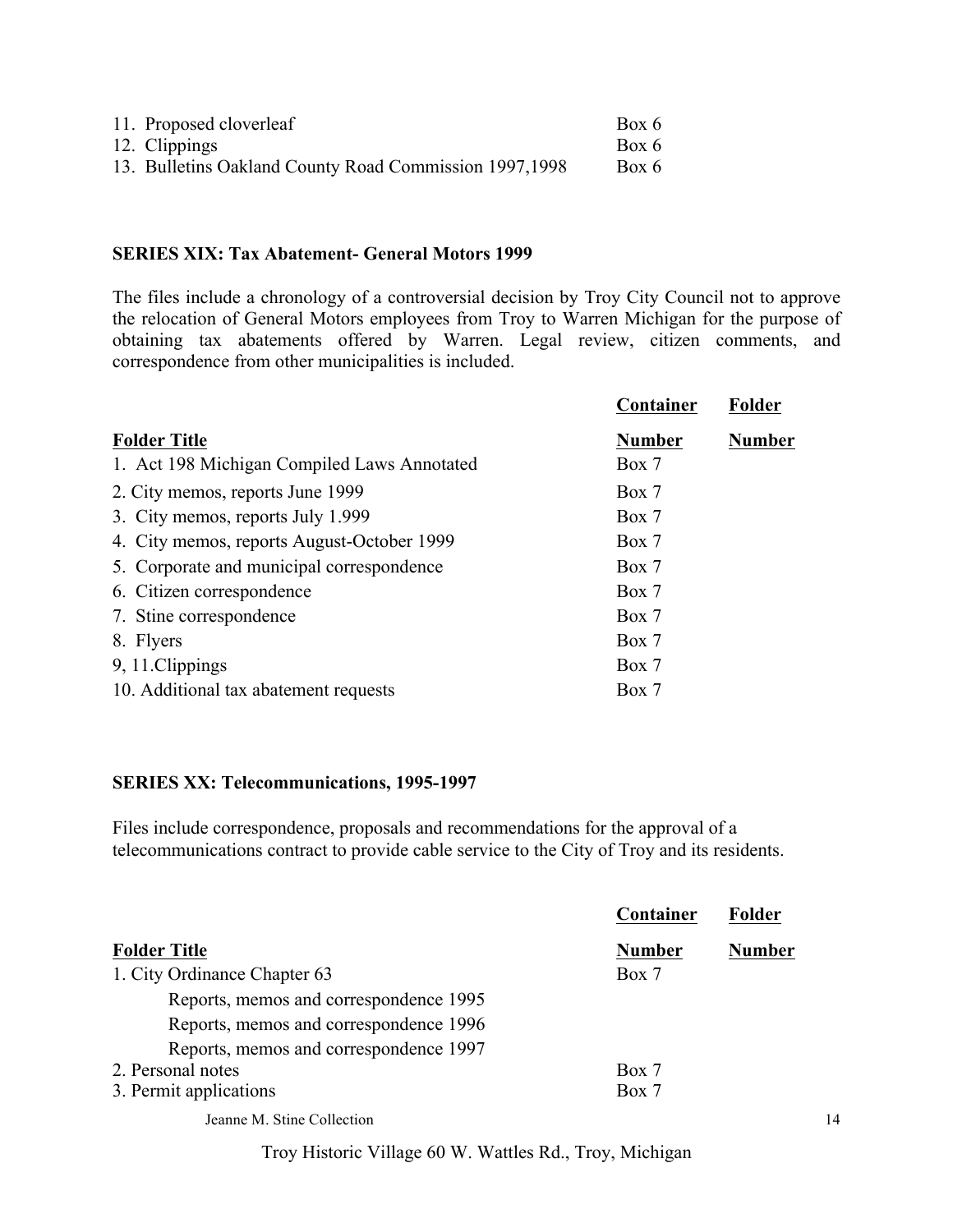| 4. National League of Cities reports | Box 7 |
|--------------------------------------|-------|
| 5. Protec application                | Box 7 |
| 6. Misc. publications                | Box 7 |
| 7. Clippings                         | Box 7 |

### **SERIES XXI: Professional and Public Service Organizations, 1997-2001**

This series is divided into three subseries

|                     |     |            |     | Container     | Folder        |
|---------------------|-----|------------|-----|---------------|---------------|
| <b>Folder Title</b> |     |            |     | <b>Number</b> | <b>Number</b> |
|                     | ___ | .<br>_____ | ___ | .             |               |

## *Subseries A: Mayor's Exchange, 1991-1999*

Files include memos and plans for mayors of regional cities to tour municipalities. The plans for a visit to Troy in 1997 are included.

| 1. Organizational materials 1991, 1995    | Box 8 |
|-------------------------------------------|-------|
| 2. Troy host city 1997- memos to organize | Box 8 |
| 3-5. City materials for exchange 1997     | Box 8 |
| 6. Organizational materials 1999          | Box 8 |

## *Subseries B: Michigan Municipal League, 1997,*

Documents related to the "Let Local Votes Count" campaign to retain local control of local governments.

| 1. Michigan Constitutional and Statute Authority for |       |
|------------------------------------------------------|-------|
| Municipal Home Rule                                  | Box 8 |
| 2. Mayor's presentation                              | Box 8 |
| 3. Campaign materials                                | Box 8 |
| 4. Clippings                                         | Box 8 |
| 5-7. Reports and correspondence                      | Box 8 |

### *Subseries C: National League of Cities, 1997-2000*

Mayor Stine served on the Steering Committee of the National League of Cities. Files include meeting notes, correspondence and records of service on the board

| 1. Steering Committee Appointments | Box 8 |
|------------------------------------|-------|
| 2. Correspondence and reports 1997 | Box 8 |